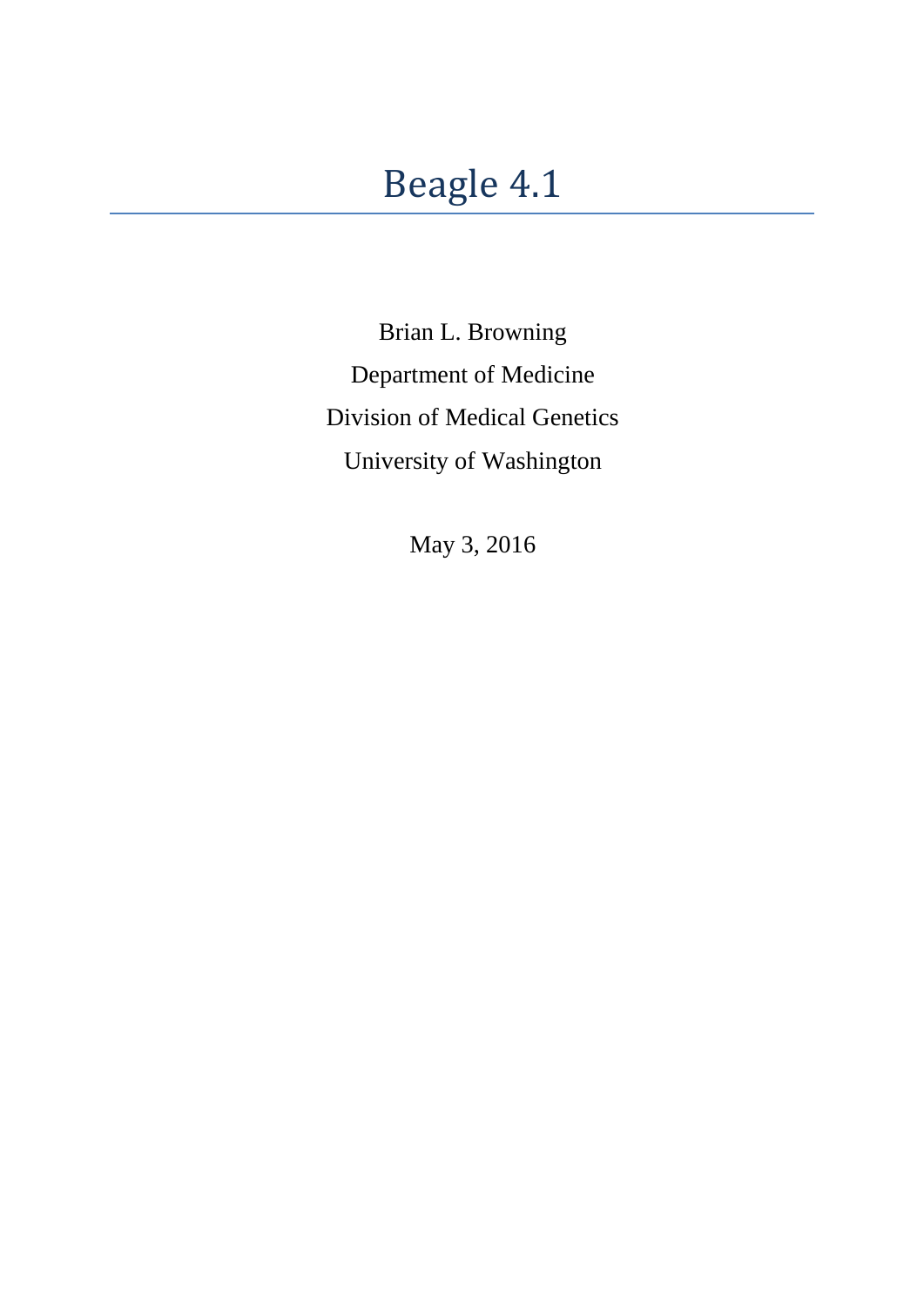## <span id="page-1-0"></span>**Contents**

| 3 |  |  |  |  |
|---|--|--|--|--|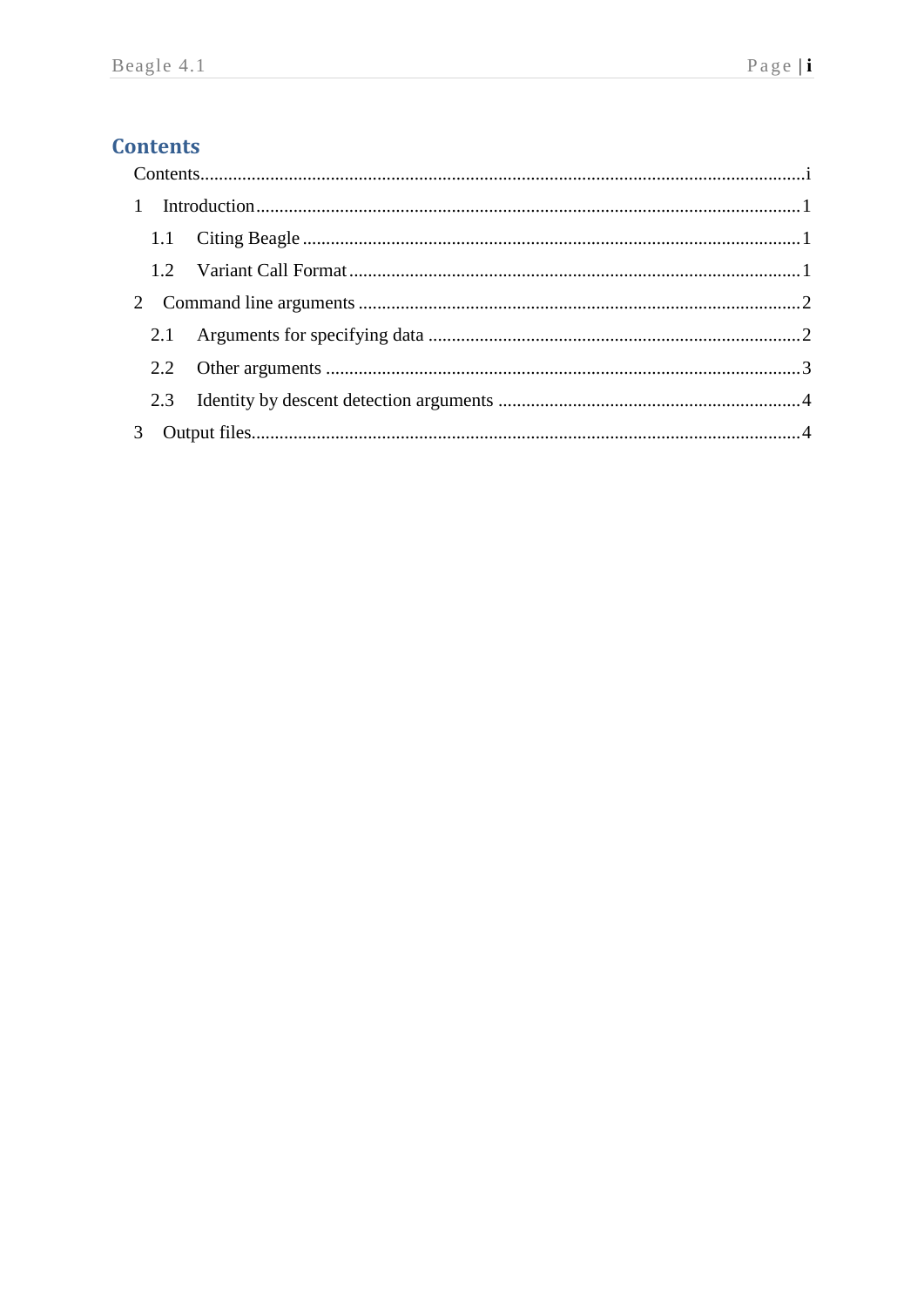## <span id="page-2-0"></span>**1 Introduction**

Beagle version 4.1 has two major improvements: a more accurate haplotype phasing algorithm, and a very fast and accurate genotype imputation algorithm. Beagle version 4.1 also implements the Refined IBD algorithm for detecting homozygosity-by-descent (HBD) and identity-by-descent (IBD) segments. Version 4.1 does not model parent-offpspring relationships (this will be added later), but version 4.0 is available if you need this capability.

Beagle 4.1 requires a version 1.8 (or later) Java interpreter. Java will print an "Unsupported Class Version" error, if you use an earlier version of Java to run Beagle. Enter "java –version" at the unix command line prompt to check if a java interpreter is installed on your system. The most recent Java interpreter can be downloaded from **[www.java.com](file:///C:/Users/browning/SkyDrive/Documents/My%20Articles/Word/Beagle%204%20docs/www.java.com)**.

The Beagle software program is freely available and can be downloaded from the Beagle web site:

<http://faculty.washington.edu/browning/beagle/beagle.html>

#### <span id="page-2-1"></span>**1.1 Citing Beagle**

If you use Beagle and publish your analysis, please report the program version and cite the appropriate article:

The citation for Beagle's phasing algorithm is:

S R Browning and B L Browning (2007). Rapid and accurate haplotype phasing and missing data inference for whole genome association studies by use of localized haplotype clustering. Am J Hum Genet 81:1084-97. [doi:10.1086/521987](http://dx.doi.org/10.1086/521987)

The citation for Beagle's imputation algorithm is:

S R Browning and B L Browning (2016). Genotype imputation with millions of reference samples. Am J Hum Genet 98:116-126. [doi:10.1086/j.ajhg.2015.11.020](http://dx.doi.org/doi:10.1016/j.ajhg.2015.11.020)

The citation for Beagle's IBD detection algorithm is:

B L Browning and S R Browning (2013). Improving the accuracy and efficiency of identity by descent detection in population data. Genetics 194(2):459-71. [doi:10.1534/genetics.113.150029](http://dx.doi.org/10.1534/genetics.113.150029)

## <span id="page-2-2"></span>**1.2 Variant Call Format**

Beagle uses Variant [Call Format](http://faculty.washington.edu/browning/beagle/intro-to-vcf.html) (VCF) 4.2 for input and output file. VCF files can be manipulated and analysed with [VCFtools,](https://vcftools.github.io/index.html) [PLINK/SEQ,](https://atgu.mgh.harvard.edu/plinkseq/) and the [Beagle Utilities.](http://faculty.washington.edu/browning/beagle_utilities/utilities.html)

Beagle assumes that any file that has a name ending in ".gz" is compressed with gzip or bgzip, and that any reference file that has a name ending in "bref" is compressed with the bref program. Output VCF files are compressed with bgzip and can be uncompressed with the unix gunzip program.

X chromosome: version 4.1 requires male non-pseudoautosomal X-chromosome genotypes to be coded as homozygous diploid genotypes.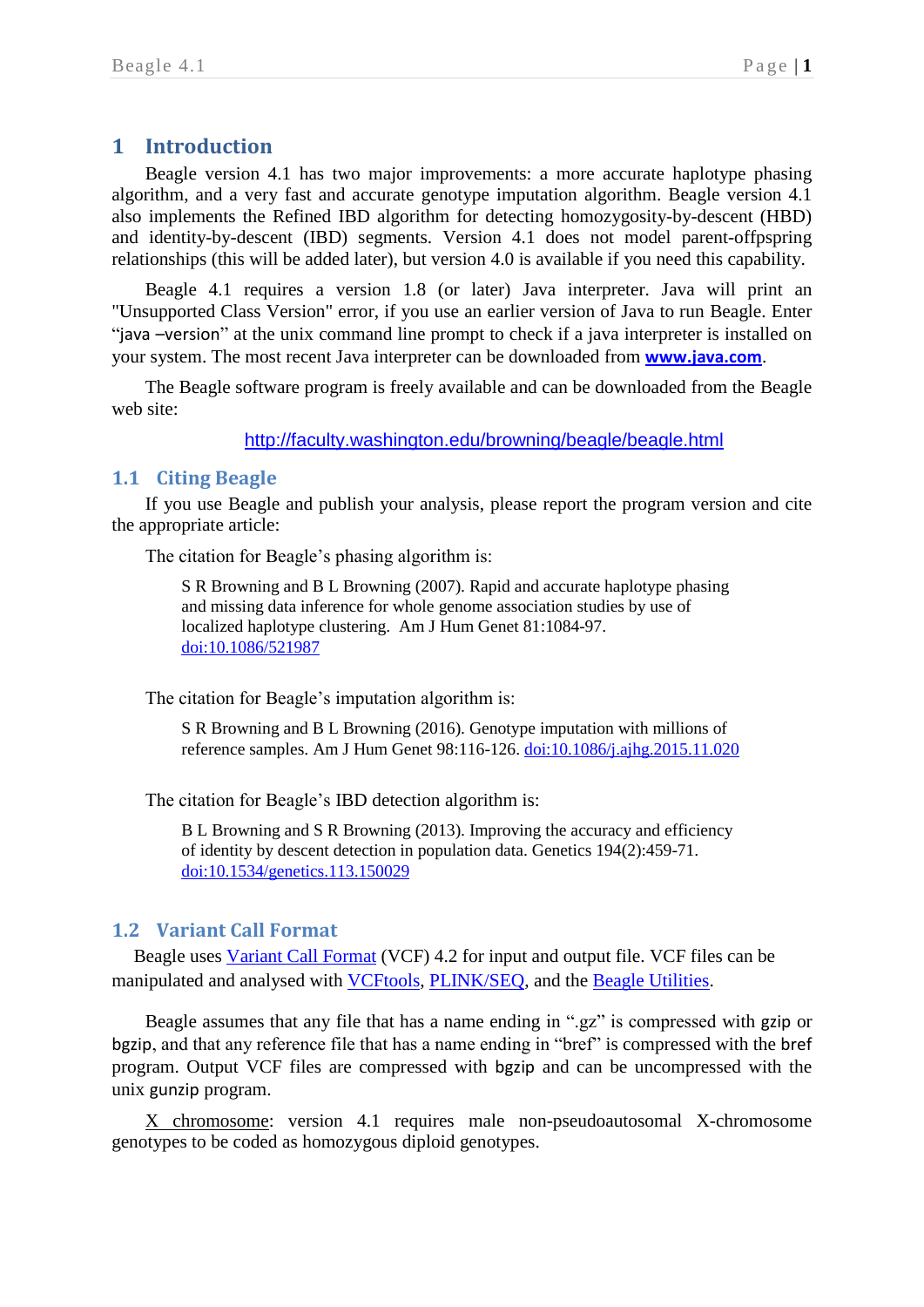## <span id="page-3-0"></span>**2 Command line arguments**

To run Beagle version 4, enter the following command at the computer prompt:

#### java –Xmx[GB]g –jar beagle.*version*.jar *arguments*

where [GB] is the maximum permitted size of the memory pool in gigabytes (e.g.  $-Xmx8g$ ), *version* is the Beagle version code (eg. "01Oct15.6a3"), and *arguments* is a space separated list of arguments. Each argument has the format **parameter=value**. There is no white-space between the parameter, equal sign, and value.

There are only two required command line arguments: a **gt, gl** or **gtgl** argument to specify the input file and type of input data, and an **out** argument to specify the output file prefix. If you are imputing ungenotyped markers, the **map** parameter is recommended.

Use the **gl** or **gtgl** argument if you want to estimate posterior genotype probabilities. The input data can be genotype likelihood data (**gl**) or a combination of genotype likelihood and genotype data (**gtgl**). The estimated genotypes in the output VCF file will be unphased. You can phase the genotypes in the output VCF file by running Beagle again and setting the **gt** argument equal to the output VCF file.

A reference panel can be specified with the **ref** parameter. All genotypes in the reference panel must be non-missing and phased. Corresponding markers in the reference and target VCF files must have identical CHROM, POS, REF, and ALT fields. Before using a reference panel, you may need to run the [conform-gt](http://faculty.washington.edu/browning/conform-gt.html) program to adjust the genomic position, allele order and chromosome strand of the markers in your data to match the reference panel.

Markers that are in the reference panel but not in the target data will be imputed when the **gt** argument is used. If you do not wish to impute ungenotyped markers in the target data, use the **impute=false** argument.

For IBD segment detection, use the **gt** argument with the **ibd=true** and **impute=false** options. For best results, you may need to use the **ibdtrim** argument.

## <span id="page-3-1"></span>**2.1 Arguments for specifying data**

- **gt=**[file] specifies a VCF file containing a GT (genotype) format field for each marker. If a genotype contains the phased allele separator, '|', then Beagle will preserve the phase of the genotype during the analysis. If you use the **gt** argument, all genotypes in the output file will be phased and non-missing.
- **gl=**[file] specifies a VCF file containing a GL or PL (genotype likelihood) format field for each marker. Any data in the GT format field will be ignored. If both GL and PL format fields are present for a marker, the GL format will be used.
- **gtgl=**[file] specifies a VCF file containing a GT, GL or PL format field for each marker. If a genotype is non-missing, Beagle will ignore the genotype likelihood. If both GL and PL format fields are present for a marker, the GL field will be used.
- **ref=**[file] specifies a VCF file containing phased reference genotypes. See the **impute** parameter.
- **out=**[prefix] specifies the output filename prefix. The prefix may be an absolute or relative filename, but it cannot be a directory name.
- **excludesamples=**[file] specifies a file containing non-reference samples (one sample per line) to be excluded from the analysis and output files.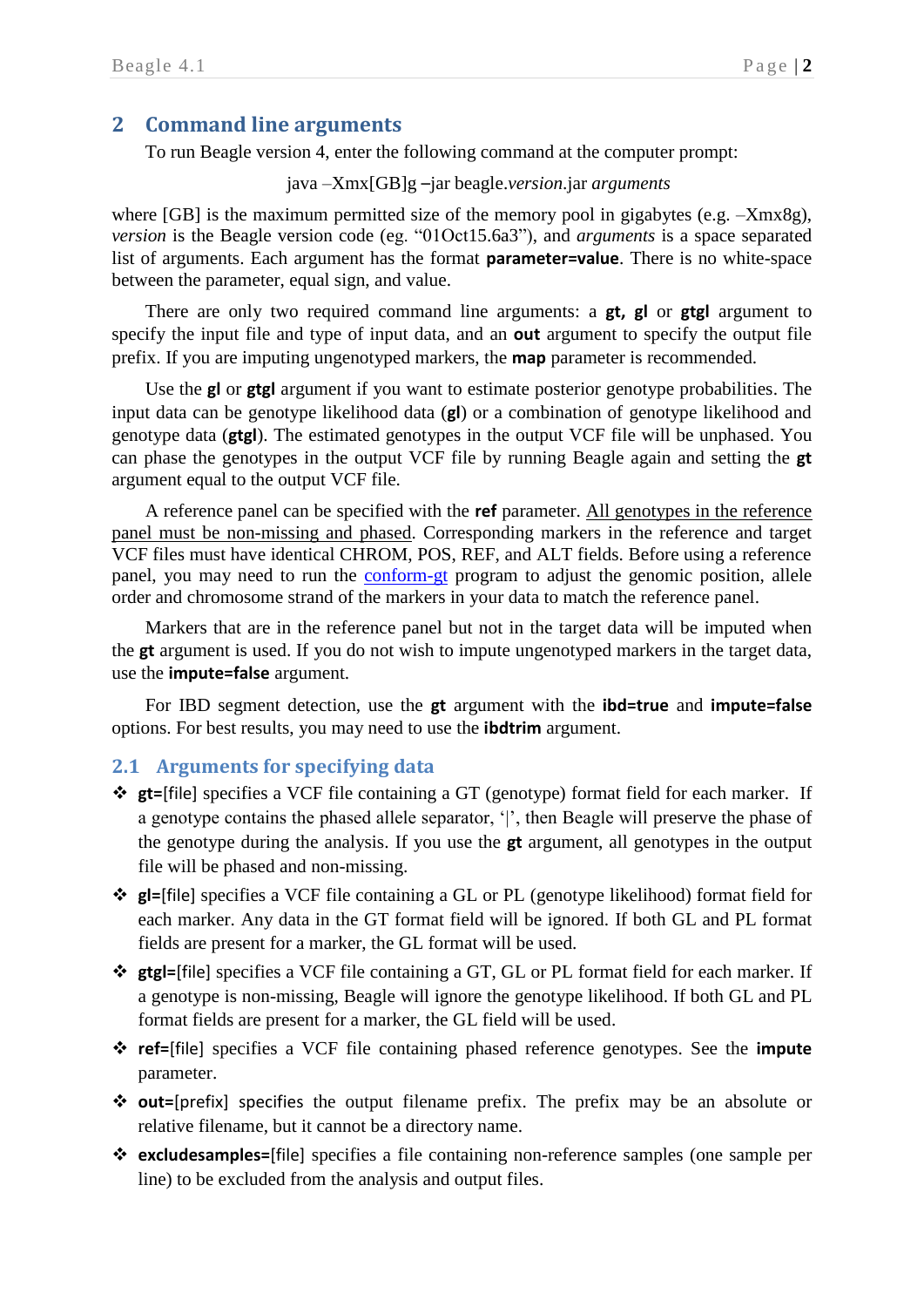- **excludemarkers=**[file] specifies a file containing markers (one marker per line) to be excluded from the analysis and the output files. An excluded marker identifier can either be an identifier from the VCF record's ID field or a genomic coordinate in the format: CHROM:POS.
- **map=**[file] specifies a PLINK format genetic map on the cM scale. HapMap GrCh36 and GrCh37 genetic maps in PLINK format are available for [download](http://bochet.gcc.biostat.washington.edu/beagle/genetic_maps/) from the Beagle website. Use of a genetic map is recommended if you are imputing ungenotyped markers. If no genetic map is specified, Beagle will assume a constant recombination rate of 1 cM / Mb.
- **chrom=**[chrom:start-end] specifies a chromosome or chromosome interval using a chromosome identifier in the VCF file and the starting and ending positions of the interval. The entire chromosome, the beginning of the chromosome, and the end of a chromosome can be specified by **chrom**=[chrom], **chrom=**[chrom:-end], and **chrom=**[chrom:start-] respectively.
- **maxlr=**[number ≥ 1] specifies the maximum likelihood ratio (default: **maxlr=5000**) at a genotype. If  $M$  is the maximum of the likelihoods of each possible genotype, any likelihood that is less than  $(M/max/r)$  is set to 0.0 to improve computational efficiency.

#### <span id="page-4-0"></span>**2.2 Other arguments**

- **nthreads=**[positive integer] specifies the number of threads of execution. If no **nthreads** parameter is specified, the **nthreads** parameter will be set equal to the number of CPU cores on the host machine.
- **lowmem=**[true/false] specifies whether a memory efficient algorithm should be used. The memory efficient algorithm increases run-time by a factor less than 2.0 (default: **lowmem=false**).
- **window=**[positive integer] specifies the number of markers to include in each sliding window (default: **window=50000**). The **window** parameter must be at least twice as large as the **overlap** parameter. The **window** parameter controls the amount of memory used in the analysis. For human data, I recommend that the **window** parameter be greater than or equal to the typical number of markers in 5 cM.
- **overlap=**[positive integer] specifies the number of markers of overlap between sliding windows (default: **overlap=3000**). For human data, I recommend that the overlap be set to the typical number of markers in 0.5 cM (when **ibd=false**) or 2.0 cM (when **ibd=true**).
- **niterations=**[nonnegative integer] specifies the number of phasing iterations (default: **niterations=5**). The phasing iterations are preceded by 10 burn-in iterations which carry out the Beagle version 4.0 phasing algorithm. If you want to phase your data with the Beagle 4.0 phasing algorithm, use **niterations=0**. Accuracy and compute time increase with the number of iterations.
- **impute=**[true/false] specifies whether markers that are present in the reference panel but absent in your data will be imputed (default: **impute=true**). This option has no effect if the **ref** and **gt** arguments are not used.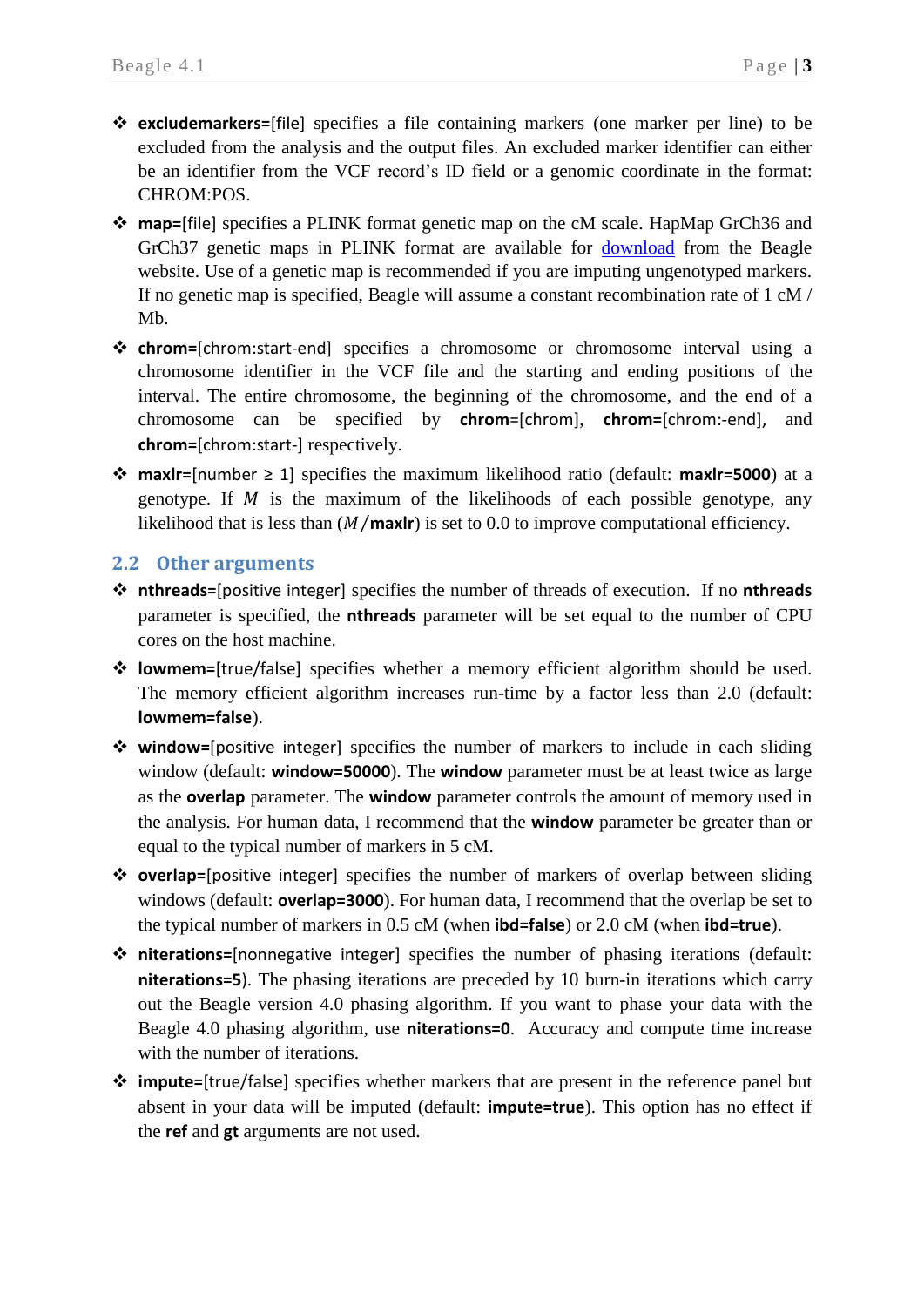- **cluster=**[non-negative number] specifies the maximum cM distance between individual markers that are combined into an aggregate marker when imputing ungenotyped markers (default: **cluster=0.005**).
- **gprobs=**[true/false] specifies whether a GP (genotype probability) format field will be included in the output VCF file when imputing ungenotyped markers (default: **gprobs=false**). By default, a GP fields is not printed because a DS (alternate allele dose) format field is always printed when imputing ungenotyped markers.
- **ne=**[integer] specifies the effective population size when imputing ungenotyped markers. The default value is suitable for a large outbred human population (default: **ne=1000000**). Smaller values in the hundreds or thousands for the **ne** parameter are suggested for inbred human and animal populations.
- **err=**[nonnegative number] specifies the allele miscall rate. The default value should give good results for most sequence and SNP array data (default: **err=0.0001**).
- **seed=**[integer] specifies the seed for the random number generator (default: **seed=-99999**).
- **modelscale=**[positive number] specifies the model scale parameter when sampling haplotypes for unrelated individuals (default: **modelscale=0.8**). Increasing the **modelscale** parameter will trade reduced phasing accuracy for reduced run-time. However, when estimating posterior probabilities from genotype likelihood data, increasing the modelscale parameter could improve both accuracy and run-time.

### <span id="page-5-0"></span>**2.3 Identity by descent detection arguments**

- **ibd=**[true/false] specifies whether IBD analysis will be performed when the **gt** argument is used (default: **ibd=false**).
- **ibdlod=**[non-negative integer] specifies the minimum LOD score for reported IBD (default: **ibdlod=3.0**).
- **ibdscale=**[non-negative number] specifies the scale parameter used to build the haplotype frequency model for IBD analysis. If no **ibdscale** parameter is specified the scale parameter for the IBD analysis will be set to max $\{2, \sqrt{[sample size]/100}\}\$ , which we have found to work well for outbred populations.
- **ibdtrim=**[non-negative integer] specifies the number of markers trimmed from the end of a shared haplotype when testing for IBD (default: **ibdtrim=40**).

**Note**: The default **ibdtrim** parameter is designed for European samples genotyped with a 1M SNP array (~ 1 marker per 3 kb). For human SNP array data, I suggest setting the **ibdtrim** parameter to the typical number of markers in a 0.15 cM region. Pilot studies of randomly selected genomic regions can be used to fine-tune the values of the **ibdtrim** parameter.

## <span id="page-5-1"></span>**3 Output files**

All output filenames begin with the output file prefix specified on the command line. Output filenames end with the suffixes: **.log**, **.vcf.gz**, **.hbd**, and **.ibd**.